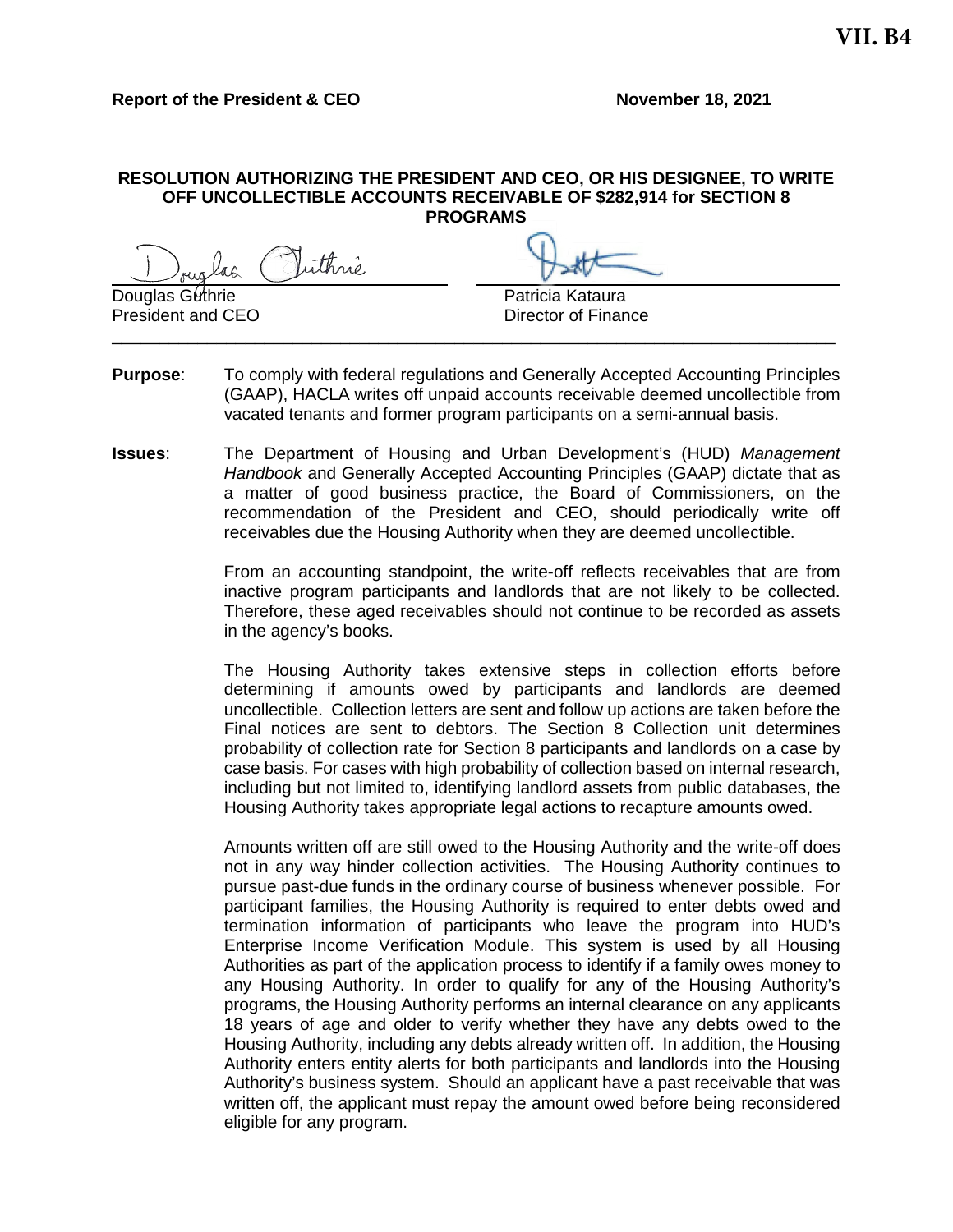## **Section 8 Programs**

For Calendar Year 2020, the Housing Authority paid approximately \$632.3 million to more than 13,200 private landlords on behalf of approximately 49,200 participant families.

The Authority proposes to write off \$282,914 or 0.05% of total housing assistance payments of a one-year period. However, this write-off amount includes receivables dating back to 2014, and as a percent of total funding for this comprehensive period, the amount written off is 0.01%.

### **Write-Off Trend**

As shown in the chart below, the collectible debt requiring write-off has diminished significantly over the past several years.



The \$4 million write-off in the second half of 2017 represents the culmination of an extensive data reconciliation project. This multi-year project consisted of researching and reconciling data from various systems resulting from several years of process issues, data migration and mapping from the transition to Elite and integration between Elite and Oracle. Prior to completion of this project, the aforementioned issues prevented the Housing Authority from conducting write-offs more periodically. As anticipated at the completion of the data reconciliation project, the write-offs have diminished significantly since 2017 and have maintained at a steady level since the latter part of 2019.

#### **Vision Plan**: **PATHWAYS Strategy #7: Identify opportunities to reduce operating and administrative costs so that scarce resources are maximized**

Consistent collection efforts are critical to ensure that the Housing Authority maximizes HUD resources. Timely collection of outstanding debt and timely handling of uncollectible receivables are key factors in optimizing the Authority's cash in-flows.

**Funding**: The Chief Administrative Officer confirms the following:

*Source of Funds:* In order to write off uncollectible debt, an allowance for doubtful accounts must be established which is reflected as an operating expense for the Section 8 Housing Choice Voucher Program and Special Programs.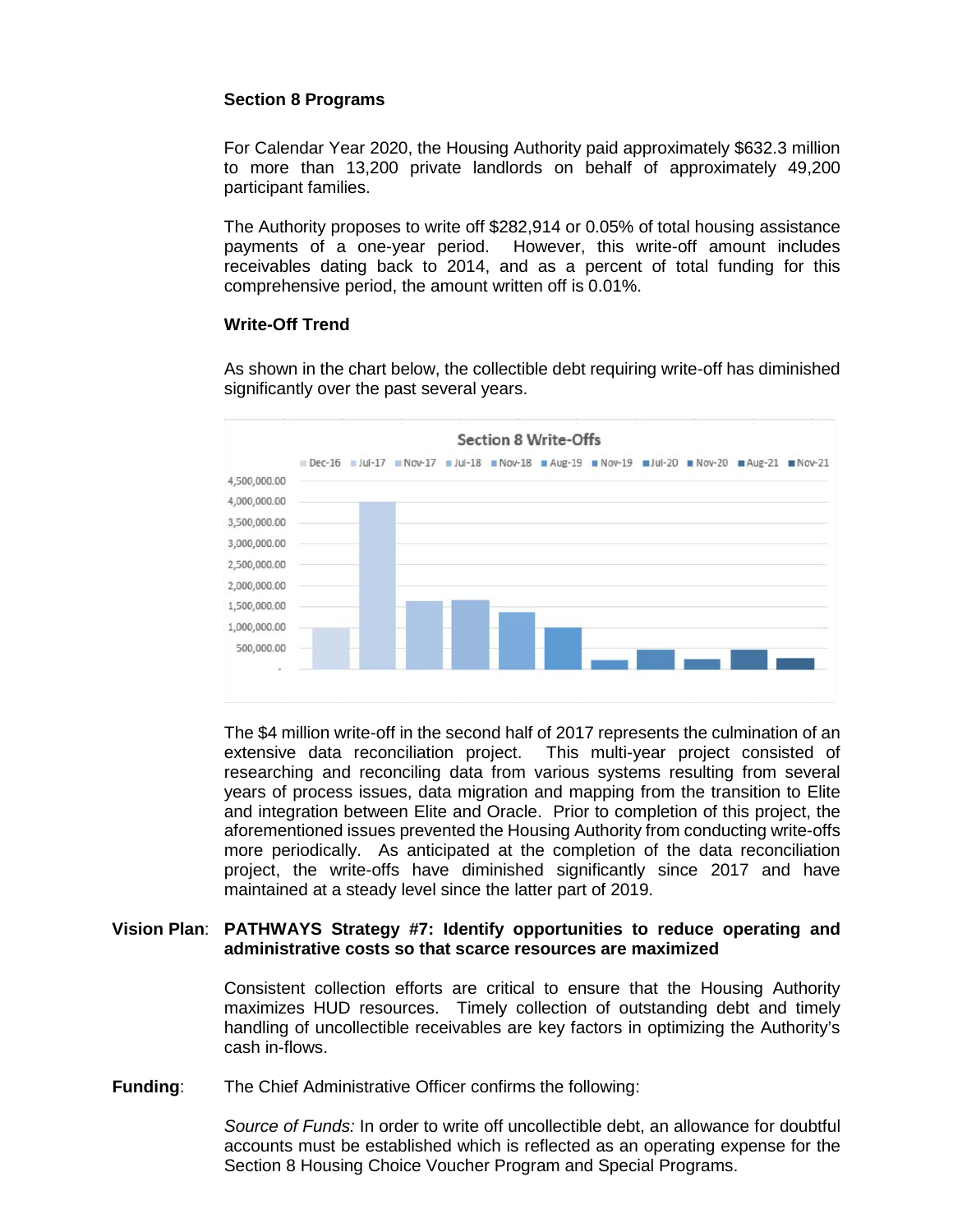*Budget and Program Impact:* The cost of writing off the uncollectible receivables is included in the 2021 annual operating budget.

## **Environmental Review:** Not applicable

**Section 3:** Not Applicable.

## **Attachments:**

- 1. Resolution<br>2. Section 8 P
- 2. Section 8 Proposed Write-off as of September 30, 2021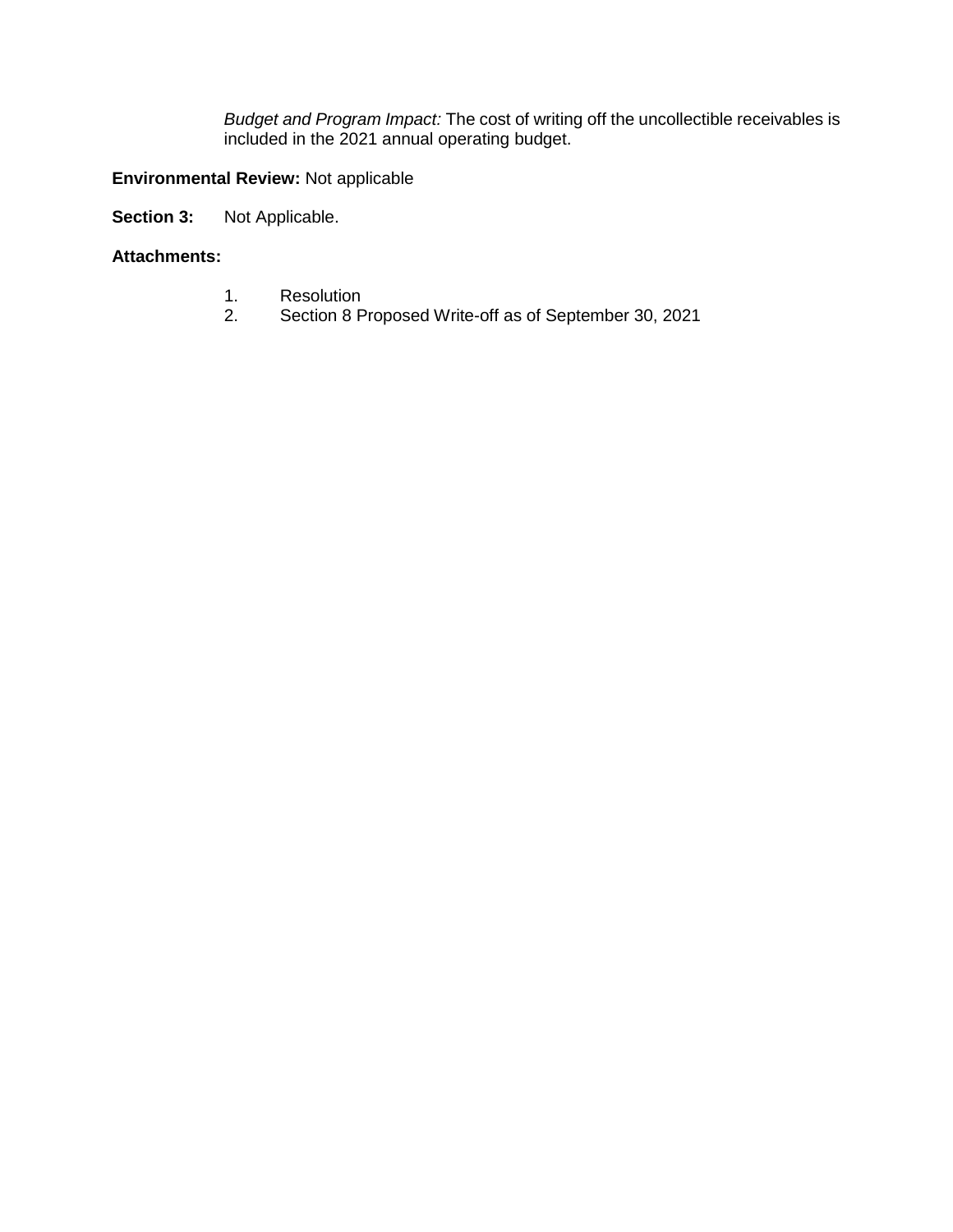**RESOLUTION NO.\_\_\_\_\_\_\_\_\_\_\_\_\_\_**

## **RESOLUTION AUTHORIZING THE PRESIDENT AND CEO, OR HIS DESIGNEE, TO WRITE OFF UNCOLLECTIBLE ACCOUNTS RECEIVABLE OF \$282,914 for SECTION 8 PROGRAMS**

**WHEREAS**, the President and CEO has furnished a schedule reflecting delinquent accounts receivables deemed uncollectible with the recommendation that these accounts be written off:

**WHEREAS,** it is in the best interest of the Housing Authority of the City of Los Angeles to follow Generally Accepted Accounting Principles (GAAP) and periodically write off uncollectible accounts receivable so as not to overstate assets and income;

**WHEREAS,** the Code of Federal Regulations (24 CFR 902.33), as further defined by the Department of Housing and Urban Development in supplementary guidance, requires that financial reports shall be prepared in accordance with GAAP, which dictate that Accounts Receivables be stated at the net realizable value; which is the gross receivable less the allowance for doubtful accounts, and that bad debts are to be written off if accounts are deemed to be uncollectible;

**WHEREAS**, the uncollectible accounts receivables for the Section 8 Programs through September 30, 2021 totaled \$282,914; and

**WHEREAS,** the removal from the books of accounts of such uncollectible accounts receivables shall not constitute a waiver by the Housing Authority of the City of Los Angeles of any of its rights to collect such amounts.

**NOW, THEREFORE, BE IT RESOLVED** by the Board of Commissioners of the Housing Authority of the City of Los Angeles that all accounts receivables on the attached schedule totaling \$282,914 for Section 8 Programs are hereby deemed to be uncollectible, and the President and CEO is authorized to reduce the allowance for doubtful accounts to the applicable developments and programs affected thereby.

**BE IT FURTHER RESOLVED** that this Resolution shall take effect immediately.

JAMES JOHNSON CITY OF LOS ANGELES

APPROVED AS TO FORM: HOUSING AUTHORITY OF THE

BY: \_\_\_\_\_\_\_\_\_\_\_\_\_\_\_\_\_\_\_\_\_\_\_ BY: \_\_\_\_\_\_\_\_\_\_\_\_\_\_\_\_\_\_\_\_\_\_\_\_\_

General Counsel Chairperson Cielo Castro

DATE ADOPTED:  $\blacksquare$